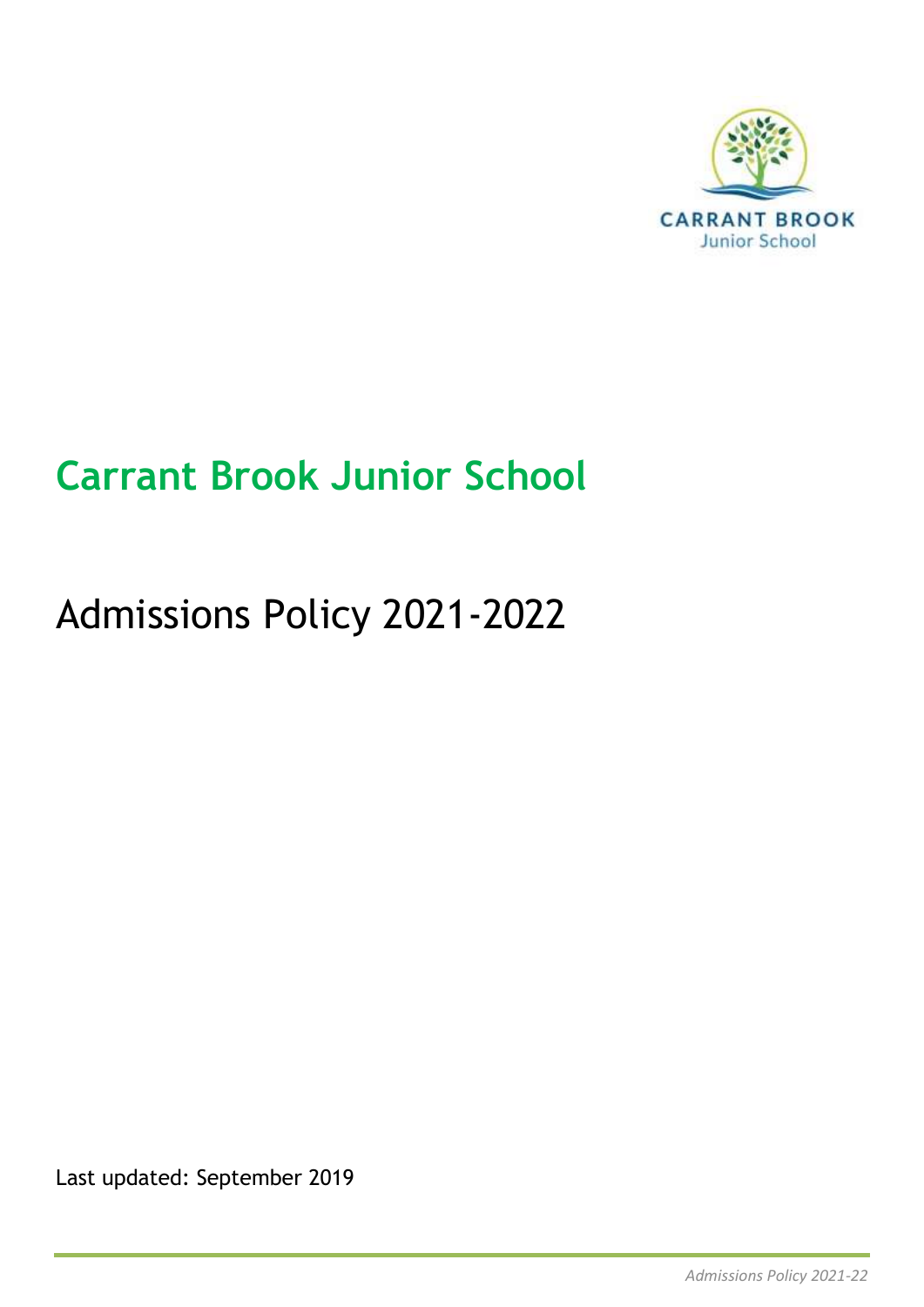Pupils will be admitted to Carrant Brook Junior School at age seven, without reference to ability, aptitude or disability. The number of available admissions for the year commencing September 2016 and subsequent years (unless formally reviewed) will be 60 pupils.

### **Over-Subscriptions**

Where applications for admissions exceed the number of places available the following criteria will be applied in the order set out below to decide which children to admit.

#### **(i)** Looked After Children/Previously Looked After Children Definition

A 'looked after child' ( 1 ) or a child who was previously looked after but immediately after being looked after became subject to an adoption( 2 ) child arrangements order (residency order) (3) or special guardianship order ( 4 ) including those who appear to the admission authority to have been in state care outside of England and ceased to be in state care as a result of being adopted ( 5 ).

*(1) A 'looked after child' is a child who is (a) in the care of a local authority, or (b) being provided with accommodation by a local authority in the exercise of their social services functions (see the definition in Section 22(1) of the Children Act 1989) at the time of making an application to a school. In Gloucestershire, such children are referred to as Children in Care.*

*(2) This includes children who were adopted under the Adoption Act 1976 (see section 12 adoption orders) and children who were adopted under the Adoption and Childrens Act 2002 (see section 46 adoption orders).*

*(3) Under the provisions of section 12 of the Children and Families Act 2014, which amend section 8 of the Children Act 1989, residence orders have now been replaced by child arrangements orders.*

*(4) See Section 14A of the Children Act 1989 which defines a 'special guardianship order' as an order appointing one or more individuals to be a child's special guardian (or special guardians).*

*(5) Looked after children, including those children who appear (to the admission authority) to* have been in state care outside of England and ceased to be in state care as a result of being *adopted.\**

\*A child is regarded as having been in state care outside of England if they were in the care of or were accommodated by a public authority, a religious organisation, or any other provider of care whose sole or main *purpose is to benefit society.*

**(ii)** 'Children who have a sibling \* attending the school and who will continue to do so when the younger child is admitted'

### *\* Sibling definition*

The admission criteria for Community and Voluntary Controlled Schools offers a higher priority for children with siblings who will be attending the school (including Sixth Form where available) when the applicant child is admitted. For this purpose, sibling refers to brother or sister, half brother or sister, adopted brother or sister, step brother or sister, or the child of the parent/carer's partner as well as children who are brought together as a family by a same sex civil partnership. In every case, the child must be living in the same family unit at the same address, at the time of application.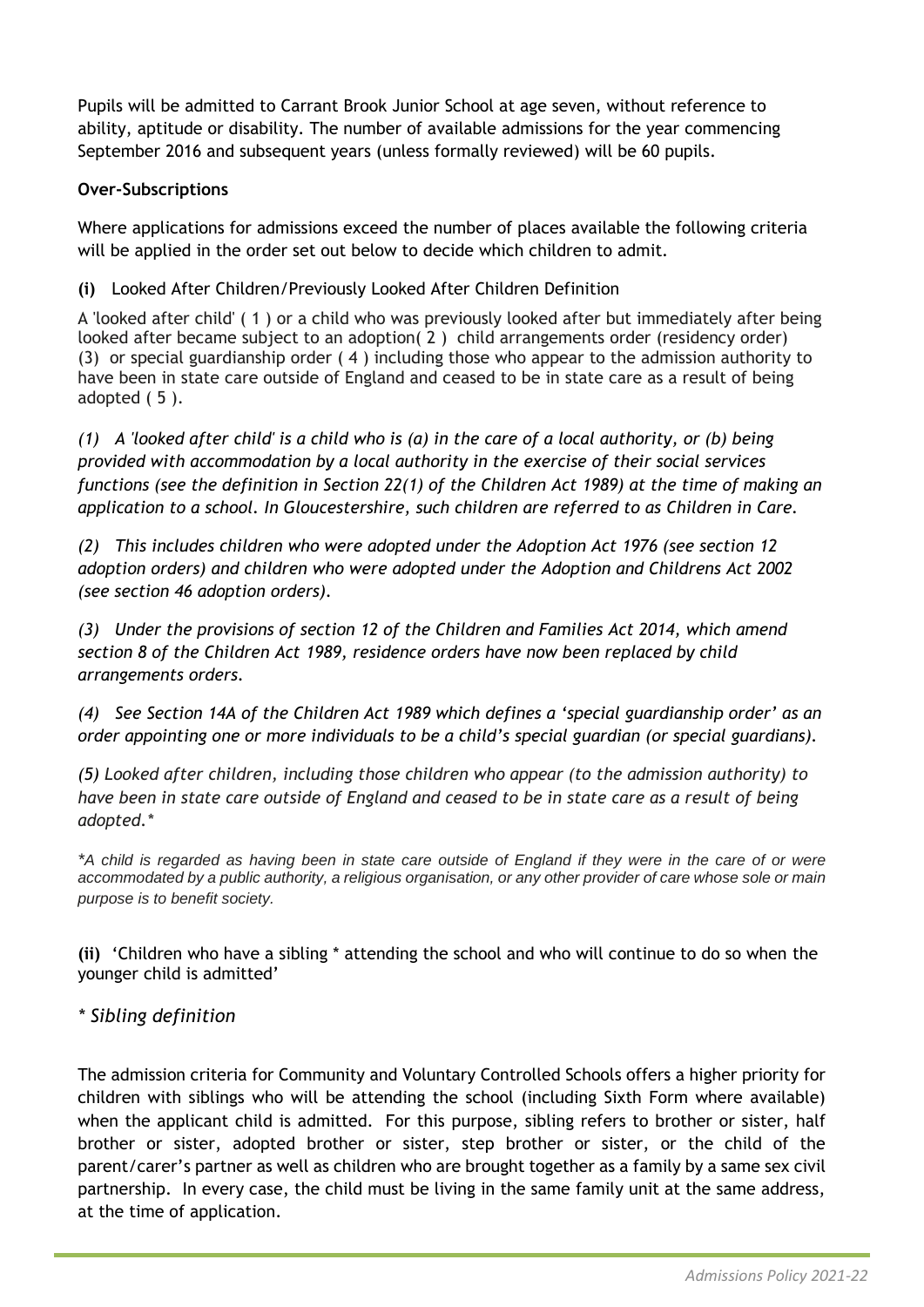**(iii)** "Children for whom only one particular school is appropriate due to an exceptional medical condition. *Applications under this criterion will only be considered if they are supported by a written statement from the child's doctor. This must demonstrate that there is a very specific connection between the medical need and the facilities or resources of the school concerned."*

**(iv)** Proximity of the child's home to the school as measured by the following formula:-*Children with the strongest geographical claim, measured in a straight line from the ordnance survey point of the child's home address (including flats) to the ordnance survey point of the school, using the Local Authority's computerised measuring system, with those living closer to the school receiving higher priority.*

*NB.* This will also be used as the 'overriding criteria' in the event of over-subscription in any of the above.

Where any particular category at points i) to iii) is oversubscribed, criterion iv) (strongest geographical claim based on straight line distance) will be used to determine which child will be offered a place.

In the event of a tie between two or more children when applying criterion iv) (strongest geographical claim based on straight line distance) where there are not enough places available to offer all children a place at the school, a process of random allocation will be followed by the Governing Body.

#### **General**

The school will agree any changes to its admission arrangements with the Secretary of State for Education and Employment and the Local Authority. It will establish arrangements for appeals against non-admission which will include an independent element. Details of admissions and appeals arrangements will be published each year and or as a part of the publicly available School Prospectus.

#### **SEND**

The school is required to admit a child with a Educational Health Care Plan (EHCP) that names the school, even if the school is full.

### **Waiting Lists**

If the school is over-subscribed, a waiting list will be held for (at least) the first school term (ie until the end of the December term). The waiting list will be prioritised according to the school's over subscription criteria. (Para 3.19 of new code).

The school has signed up to the In-Year Fair Access Protocols held by the Local Authority. Should a vulnerable child within these Protocols require a place at the school, they will take precedent over any child on the waiting list. (Para 3.21 of new code).

## **In-Year Admissions**